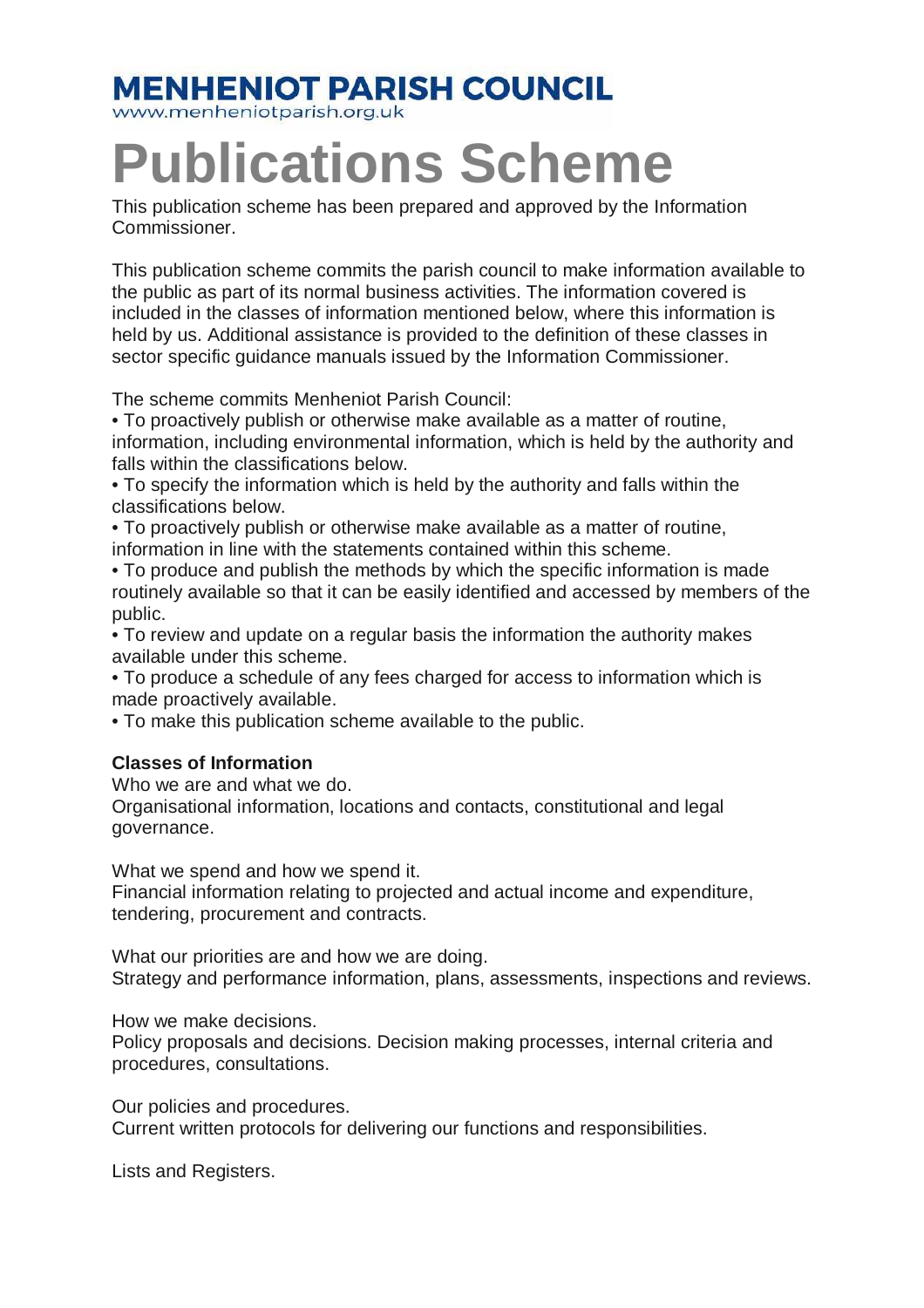Information held in registers required by law and other lists and registers relating to the functions of the authority.

The Services we Offer.

Advice and guidance, booklets and leaflets, transactions and media releases. A description of the services offered.

### **The classes of information will not generally include**:

• Information the disclosure of which is prevented by law, or exempt under the Freedom of Information Act, or is otherwise properly considered to be protected from disclosure.

• Information in draft form.

• Information that is no longer readily available as it is contained in files that have been placed in archive storage, or is difficult to access for similar reasons.

### **The method by which information published under this scheme will be made available**

The parish council will indicate clearly to the public what information is covered by this scheme and how it can be obtained. Where it is within our capability, information will be provided on our website. Where it is impracticable to make information available on a website or when an individual does not wish to access the information by the website, we will indicate how information can be obtained by other means and provide it by those means. In exceptional circumstances some information may be available only by viewing in person. Where this manner is specified, contact details will be provided. An appointment to view the information will be arranged within a reasonable timescale.

Information will be provided in the language in which it is held or in such other language that is legally required. Where an authority is legally required to translate any information, it will do so. Obligations under disability and discrimination legislation and any other legislation to provide information in other forms and formats will be adhered to when providing information in accordance with this scheme.

Charges which may be made for Information published under this scheme The purpose of this scheme is to make the maximum amount of information readily available at minimum inconvenience and cost to the public. Charges made by the council for routinely published material will be justified and transparent and kept to a minimum. Material which is published and accessed on a website will be provided free of charge. Charges may be made for information subject to a charging regime specified by Parliament.

Charges may be made for actual disbursements incurred such as:

- Photocopying (currently 10p per side of A4)
- Postage and packaging
- The costs directly incurred as a result of viewing information

Charges may also be made for information provided under this scheme where they are legally authorised, they are in all the circumstances, including the general principles of the right of access to information held by public authorities, justified and are in accordance with a published schedule or schedules of fees which is readily available to the public. If a charge is to be made, confirmation of the payment due